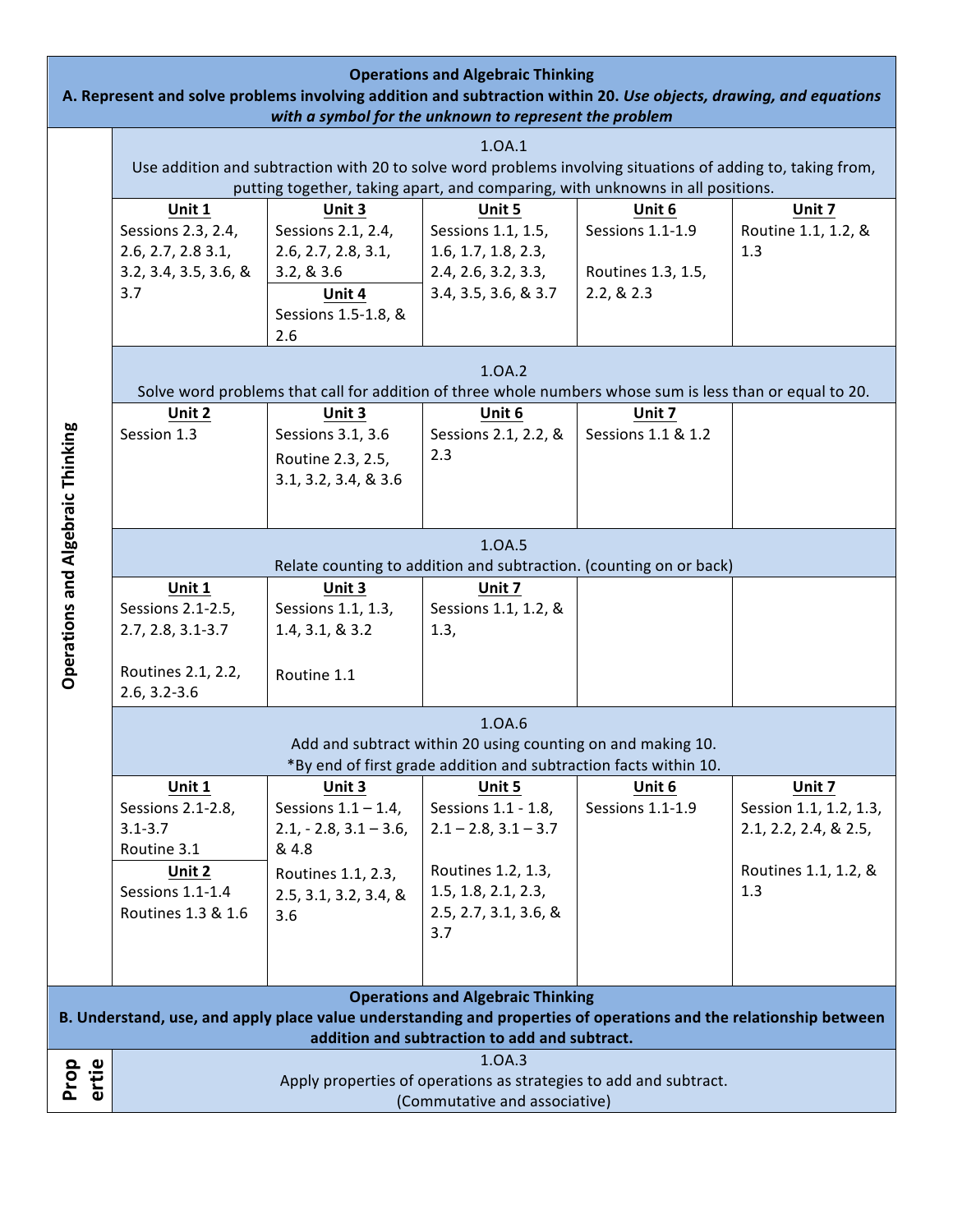|                                                                                          | Unit 1                                                                                                                       | Unit 2                 | Unit 3                                                     | Unit 4                                                                                                                                 | Unit 5                    |  |  |  |  |
|------------------------------------------------------------------------------------------|------------------------------------------------------------------------------------------------------------------------------|------------------------|------------------------------------------------------------|----------------------------------------------------------------------------------------------------------------------------------------|---------------------------|--|--|--|--|
|                                                                                          | Sessions 2.2-2.8,                                                                                                            | Session 1.3            | Sessions 1.1, 2.1,                                         | Sessions 1.5-1.8                                                                                                                       | Sessions $1.1 - 1.8$ ,    |  |  |  |  |
|                                                                                          | $3.1 - 3.7$                                                                                                                  | Routine 2.5            | 2.4,                                                       | Routine 2.6                                                                                                                            | $2.1 - 2.8$ , $3.1 - 3.7$ |  |  |  |  |
|                                                                                          | Routines 2.5, 2.7, &                                                                                                         |                        | 2.5, 2.6, 2.7, 3.1,                                        |                                                                                                                                        |                           |  |  |  |  |
|                                                                                          |                                                                                                                              |                        |                                                            |                                                                                                                                        |                           |  |  |  |  |
|                                                                                          | 3.1                                                                                                                          |                        | 3.2 3.3, 3.4, 3.6, &                                       |                                                                                                                                        | Routines 1.2, 1.3,        |  |  |  |  |
|                                                                                          |                                                                                                                              |                        | 4.8                                                        |                                                                                                                                        | 1.5, 1.8, 2.1, 2.3, 2.5,  |  |  |  |  |
|                                                                                          |                                                                                                                              |                        | Routines 2.3, 2.5,                                         |                                                                                                                                        | 2.7, 8.3.1,               |  |  |  |  |
|                                                                                          |                                                                                                                              |                        | 3.1, 3.2, 3.4, & 3.6                                       |                                                                                                                                        |                           |  |  |  |  |
|                                                                                          | 1.0A.4                                                                                                                       |                        |                                                            |                                                                                                                                        |                           |  |  |  |  |
|                                                                                          | Understand subtraction as an unknown-addend problem.                                                                         |                        |                                                            |                                                                                                                                        |                           |  |  |  |  |
|                                                                                          | Unit 1                                                                                                                       | Unit 3                 | Unit 4                                                     | Unit 5                                                                                                                                 | Unit 6                    |  |  |  |  |
|                                                                                          | Sessions 3.2-3.5                                                                                                             | Sessions 2.2, 2.3, &   | Sessions 1.5-1.8                                           | Sessions 1.1, 1.5,                                                                                                                     | Routine 1.3, 1.5, 2.2,    |  |  |  |  |
|                                                                                          |                                                                                                                              | 2.7                    | Routine 2.6                                                | 1.6, 1.7, 1.8, 3.2,                                                                                                                    | & 2.3                     |  |  |  |  |
|                                                                                          |                                                                                                                              |                        |                                                            | 3.3, 3.4, 3.5, 3.6, 8                                                                                                                  |                           |  |  |  |  |
|                                                                                          |                                                                                                                              |                        |                                                            | 3.7                                                                                                                                    |                           |  |  |  |  |
|                                                                                          |                                                                                                                              |                        | <b>Operations and Algebraic Thinking</b>                   |                                                                                                                                        |                           |  |  |  |  |
|                                                                                          |                                                                                                                              |                        | C. Work with addition and subtraction equations within 20. |                                                                                                                                        |                           |  |  |  |  |
|                                                                                          |                                                                                                                              |                        | 1.0A.7                                                     |                                                                                                                                        |                           |  |  |  |  |
|                                                                                          |                                                                                                                              |                        |                                                            | Understand the meaning of the equal sign and determine whether equations involving addition and subtraction are true or false. ( $6 =$ |                           |  |  |  |  |
|                                                                                          |                                                                                                                              |                        | $6, 7=8-1, 5+2=2+5, 4+2=5+2$                               |                                                                                                                                        |                           |  |  |  |  |
|                                                                                          | Unit 1                                                                                                                       | Unit 3                 | Unit 4                                                     | Unit 5                                                                                                                                 | Unit 6                    |  |  |  |  |
|                                                                                          | Sessions 2.2, 2.4,                                                                                                           | Sessions $3.1 - 3.6$ , | Sessions 1.5-1.8                                           | Sessions 2.1, 2.3,                                                                                                                     | Sessions 2.3              |  |  |  |  |
|                                                                                          | 2.5, 2.6, 3.2, & 3.4                                                                                                         | & 4.8                  | Routine 2.6                                                | 2.5, 2.7, 2.8, 3.1, 8                                                                                                                  | Routines 1.3, 1.5,        |  |  |  |  |
|                                                                                          |                                                                                                                              |                        |                                                            | 3.6                                                                                                                                    | 2.2, 8.2.3                |  |  |  |  |
|                                                                                          |                                                                                                                              |                        | 1.0A.8                                                     |                                                                                                                                        |                           |  |  |  |  |
|                                                                                          | Determine the unknown whole number in an addition or subtraction equation relating three whole numbers. (What is the unknown |                        |                                                            |                                                                                                                                        |                           |  |  |  |  |
| Relationship of + and -                                                                  | that makes the equation true?)                                                                                               |                        |                                                            |                                                                                                                                        |                           |  |  |  |  |
|                                                                                          | Unit 1                                                                                                                       | Unit 3                 | Unit 5                                                     | Unit 6                                                                                                                                 | Unit 7                    |  |  |  |  |
|                                                                                          | Sessions 2.2, 2.5-                                                                                                           | Sessions 1.1, 1.3, &   | Sessions 1.2, 1.4,                                         | Routine 1.3, 1.5,                                                                                                                      | Sessions 1.6, 1.7, &      |  |  |  |  |
|                                                                                          | 2.8, 3.2-3.4, 3.6, &                                                                                                         | 1.4                    | 1.5, 1.6, 1.7, 1.8,                                        | 2.2, 8.2.3                                                                                                                             | 1.8                       |  |  |  |  |
|                                                                                          |                                                                                                                              |                        |                                                            |                                                                                                                                        |                           |  |  |  |  |
|                                                                                          | 3.7                                                                                                                          | Unit 4                 | 2.1, 2.2, 2.3, 2.4,                                        |                                                                                                                                        |                           |  |  |  |  |
|                                                                                          |                                                                                                                              | Session 1.6            | 2.6, 3.1, 3.2, 3.3,                                        |                                                                                                                                        |                           |  |  |  |  |
|                                                                                          |                                                                                                                              | Routine 1.2, 1.4, &    | 3.4, 3.5, 8.3.6,                                           |                                                                                                                                        |                           |  |  |  |  |
|                                                                                          |                                                                                                                              | 1.6                    | Routines 1.2, 1.3,                                         |                                                                                                                                        |                           |  |  |  |  |
|                                                                                          |                                                                                                                              |                        | 1.5, 1.8, 2.1, 2.3,                                        |                                                                                                                                        |                           |  |  |  |  |
|                                                                                          |                                                                                                                              |                        | 2.5, 2.7, 3.1, 8.3.7                                       |                                                                                                                                        |                           |  |  |  |  |
|                                                                                          |                                                                                                                              |                        |                                                            |                                                                                                                                        |                           |  |  |  |  |
|                                                                                          |                                                                                                                              |                        | <b>Numbers and operations in Base Ten:</b>                 |                                                                                                                                        |                           |  |  |  |  |
|                                                                                          |                                                                                                                              |                        | A. Extend the counting sequence to 120                     |                                                                                                                                        |                           |  |  |  |  |
|                                                                                          |                                                                                                                              |                        | 1.NBT.1                                                    |                                                                                                                                        |                           |  |  |  |  |
|                                                                                          |                                                                                                                              |                        |                                                            | Count to 120 starting at any number less than 120. In this range, read and write numerals and represent a                              |                           |  |  |  |  |
|                                                                                          | number of objects with a written numeral.                                                                                    |                        |                                                            |                                                                                                                                        |                           |  |  |  |  |
|                                                                                          | Unit 1                                                                                                                       | Unit 2                 | Unit 3                                                     | Unit 7                                                                                                                                 |                           |  |  |  |  |
|                                                                                          | Sessions $1.1 - 1.5$ ,                                                                                                       | Session 2.3            | Session 4.1, 4.2,                                          | Sessions 1.3 - 1.8,                                                                                                                    |                           |  |  |  |  |
|                                                                                          | & 3.6                                                                                                                        |                        | 4.3, 4.4, 4.5, 4.6,                                        | $2.1 - 2.8, 3.1 - 3.8$                                                                                                                 |                           |  |  |  |  |
| Counting to 120                                                                          |                                                                                                                              |                        |                                                            |                                                                                                                                        |                           |  |  |  |  |
|                                                                                          |                                                                                                                              | Routine 1.1, 1, 2,     | 4.7, & 4.8                                                 |                                                                                                                                        |                           |  |  |  |  |
|                                                                                          | Routines $1.2 - 1.5$                                                                                                         | 1.5, 1.7, 8.2.2        | Routine 1.2, 2.2,                                          | Routines 3.1, 3.2,                                                                                                                     |                           |  |  |  |  |
|                                                                                          |                                                                                                                              |                        | 2.6, 3.3, 4.1, 4.5,                                        | 3.4, 3.5, 3.6, 3.7, &                                                                                                                  |                           |  |  |  |  |
|                                                                                          |                                                                                                                              |                        | 4.7, & 4.8                                                 | 3.8                                                                                                                                    |                           |  |  |  |  |
|                                                                                          |                                                                                                                              |                        | <b>Numbers an Operations in Base ten</b>                   |                                                                                                                                        |                           |  |  |  |  |
|                                                                                          |                                                                                                                              |                        | <b>B. Understand two-digit place value.</b>                |                                                                                                                                        |                           |  |  |  |  |
| Understand that the two digits of a two-digit number represent amounts of tens and ones. |                                                                                                                              |                        |                                                            |                                                                                                                                        |                           |  |  |  |  |
|                                                                                          |                                                                                                                              |                        |                                                            |                                                                                                                                        |                           |  |  |  |  |
| Understand the following special cases.                                                  |                                                                                                                              |                        |                                                            |                                                                                                                                        |                           |  |  |  |  |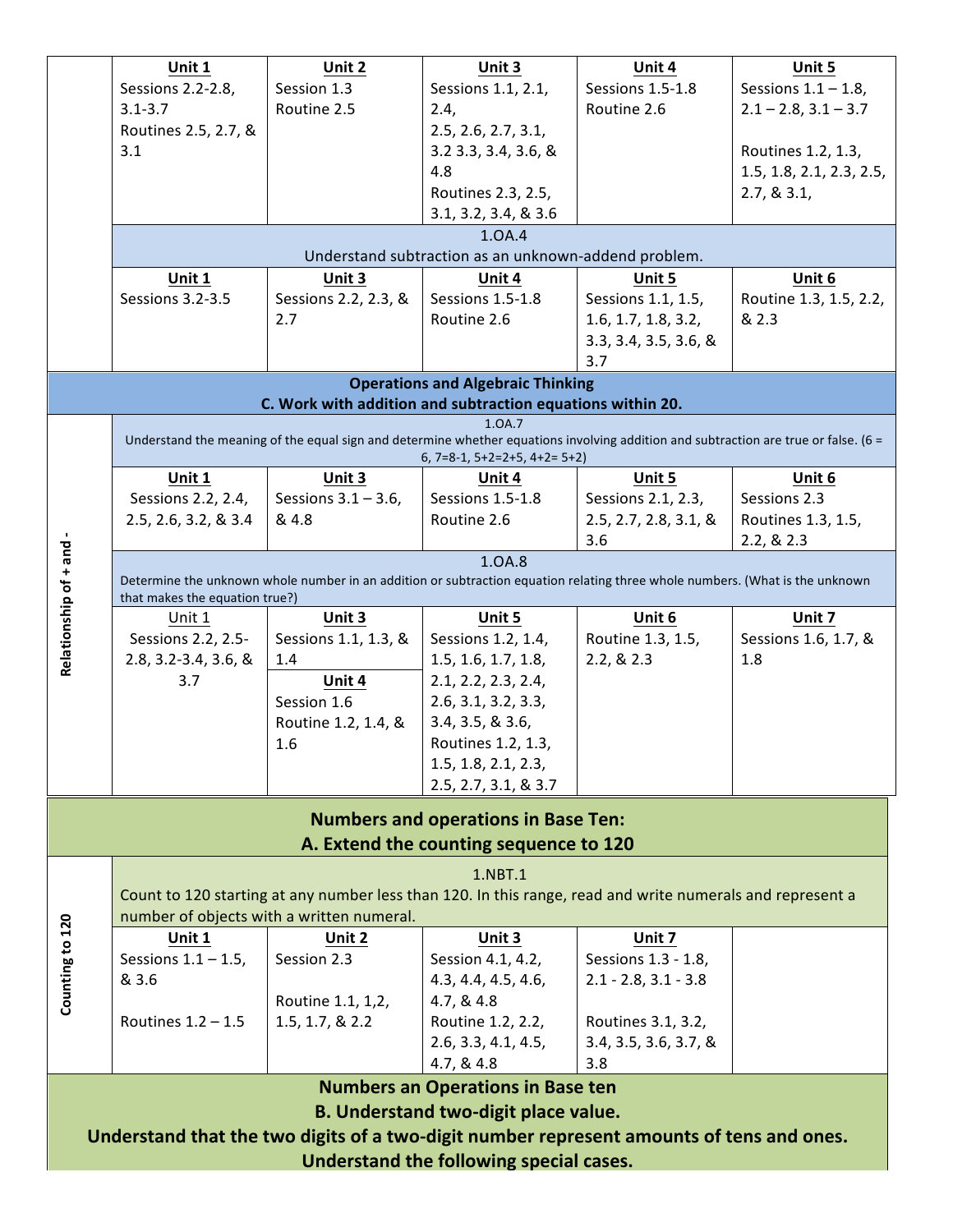| Unit 7                                                                                                                                                                 |                                                                                                                                     |                       |                      |                        |  |  |  |  |
|------------------------------------------------------------------------------------------------------------------------------------------------------------------------|-------------------------------------------------------------------------------------------------------------------------------------|-----------------------|----------------------|------------------------|--|--|--|--|
| Sessions 1.3, 1.4,                                                                                                                                                     |                                                                                                                                     |                       |                      |                        |  |  |  |  |
| 1.4, 1.6, 1.7, 1.8,                                                                                                                                                    |                                                                                                                                     |                       |                      |                        |  |  |  |  |
| $2.2 - 2.8, 3.1 - 3.8$                                                                                                                                                 |                                                                                                                                     |                       |                      |                        |  |  |  |  |
| Routines 1.4, 1.7,                                                                                                                                                     |                                                                                                                                     |                       |                      |                        |  |  |  |  |
| 1.8, 2.2, 2.3, 2.4,                                                                                                                                                    |                                                                                                                                     |                       |                      |                        |  |  |  |  |
| 2.5, 2.6, 3.1, 3.2,                                                                                                                                                    |                                                                                                                                     |                       |                      |                        |  |  |  |  |
| 3.4, 3.5, 3.6, 3.7, &                                                                                                                                                  |                                                                                                                                     |                       |                      |                        |  |  |  |  |
| 3.8                                                                                                                                                                    |                                                                                                                                     |                       |                      |                        |  |  |  |  |
| 1.NBT.2a<br>10 can be thought of as a bundle of ten ones, called a "ten."                                                                                              |                                                                                                                                     |                       |                      |                        |  |  |  |  |
| Unit 1                                                                                                                                                                 | Unit 4                                                                                                                              | Unit 5                | Unit 6               | Unit 7                 |  |  |  |  |
| Routine 2.4 & 2.8                                                                                                                                                      | Routine 1.2, 1.4,                                                                                                                   | Sessions 2.3,         | Routine 1.1, 1.2,    | Sessions 1.3 - 1.8,    |  |  |  |  |
| Unit 3                                                                                                                                                                 | 1.6, 2.3                                                                                                                            | Routines 1.4, 1.6,    | 1.4, 1.6, 1.7, 1.9   | $2.1 - 2.8, 3.1 - 3.8$ |  |  |  |  |
| Session 1.2, 1.4,                                                                                                                                                      |                                                                                                                                     | 2.2, 2.6, 3.3, 3.4, & |                      |                        |  |  |  |  |
| 2.4, 8.4.1                                                                                                                                                             |                                                                                                                                     | 3.5                   |                      | Routines 1.4, 2.2,     |  |  |  |  |
| Routines 1.1 & 1.3                                                                                                                                                     |                                                                                                                                     |                       |                      | 2.3, 2.4, 2.5, 2.6,    |  |  |  |  |
| 2.1, 2.4, 2.8, & 3.5,                                                                                                                                                  |                                                                                                                                     |                       |                      | 2.7, 2.8               |  |  |  |  |
|                                                                                                                                                                        |                                                                                                                                     | $1.$ NBT $.2b$        |                      |                        |  |  |  |  |
| Unit 1                                                                                                                                                                 | The numbers from 11 to 19 are composed of a ten and one, two, three, four, five, six, seven, eight, or nine ones.<br>Unit 2         | Unit 3                | Unit 4               | Unit 5                 |  |  |  |  |
| Session 1.3, 1.4, &                                                                                                                                                    | Routine 1.3, 1.6, &                                                                                                                 | Session 1.2 & 2.4     | Routine 1.2, 1.4, &  | Session 2.1, 2.3,      |  |  |  |  |
| 1.5                                                                                                                                                                    | 2.5                                                                                                                                 | Routines 1.3 & 2.1    | 2.3                  | 3.3, 3.4, 8.3.5        |  |  |  |  |
| Routine 2.1, 2.6, &                                                                                                                                                    |                                                                                                                                     |                       |                      |                        |  |  |  |  |
| 3.6                                                                                                                                                                    |                                                                                                                                     |                       |                      |                        |  |  |  |  |
|                                                                                                                                                                        |                                                                                                                                     |                       |                      |                        |  |  |  |  |
|                                                                                                                                                                        |                                                                                                                                     | $1.$ NBT $.2c$        |                      |                        |  |  |  |  |
|                                                                                                                                                                        | The numbers 10, 20, 30, 40, 50, 60, 70, 80, & 90 refer to one, two, three, four, five, six, seven, eight, or nine tens and 0 ones.  |                       |                      |                        |  |  |  |  |
| Unit 3                                                                                                                                                                 | Unit 4                                                                                                                              | Unit 5                | Unit 6               | Unit 7                 |  |  |  |  |
| Routine 2.4 & 2.8,                                                                                                                                                     | Routine 1.6                                                                                                                         | Routines 1.4, 1.6,    | Sessions 1.1         | Sessions 1.3, 1.4,     |  |  |  |  |
| 3.5, 4.2, 4.4, & 4.6,                                                                                                                                                  |                                                                                                                                     | 2.2, 8.2.6            | Routines 1.1, 1.2,   | 1.5, 1.6, 1.7, 1.8,    |  |  |  |  |
| 1.4, 1.6, 1.7, & 1.9<br>$2.1 - 2.8$ , $3.1 - 3.8$                                                                                                                      |                                                                                                                                     |                       |                      |                        |  |  |  |  |
|                                                                                                                                                                        |                                                                                                                                     |                       |                      |                        |  |  |  |  |
|                                                                                                                                                                        |                                                                                                                                     |                       |                      | Routines 1.4, 1.7,     |  |  |  |  |
|                                                                                                                                                                        |                                                                                                                                     |                       |                      | 1.8, 2.2, 2.3, 2.4,    |  |  |  |  |
|                                                                                                                                                                        |                                                                                                                                     |                       |                      | 2.5, 2.6, 3.1, 3.2,    |  |  |  |  |
|                                                                                                                                                                        |                                                                                                                                     |                       |                      | 3.4, 3.5, 3.6, 3.7, &  |  |  |  |  |
|                                                                                                                                                                        |                                                                                                                                     |                       |                      | 3.8                    |  |  |  |  |
| 1.NBT.3<br>Compare two two-digit numbers based on meanings of the tens and ones digits, recording the results of comparisons with the<br>symbols $>$ , $<$ , and $=$ . |                                                                                                                                     |                       |                      |                        |  |  |  |  |
| Unit 1                                                                                                                                                                 | Unit 2                                                                                                                              | Unit 3                | Unit 7               |                        |  |  |  |  |
| Session 2.5 & 3.6                                                                                                                                                      | Routine 1.1, 1.2,                                                                                                                   | Sessions 3.2, 3.4     | Session 2.2, 2.4,    |                        |  |  |  |  |
|                                                                                                                                                                        |                                                                                                                                     |                       | 2.5, 2.6, 2.7, & 2.8 |                        |  |  |  |  |
|                                                                                                                                                                        |                                                                                                                                     |                       |                      |                        |  |  |  |  |
| Routine 3.7                                                                                                                                                            | 1.5, 1.7, 8, 2.2                                                                                                                    | Routines 1.2, 1.3,    |                      |                        |  |  |  |  |
|                                                                                                                                                                        |                                                                                                                                     | 2, 2, 2.4, 2.6, 2.8,  |                      |                        |  |  |  |  |
|                                                                                                                                                                        |                                                                                                                                     | 3.3, 3.5, 4.1, 4.2,   |                      |                        |  |  |  |  |
|                                                                                                                                                                        |                                                                                                                                     | 4.4, 4.5, 4.6, 4.7, & |                      |                        |  |  |  |  |
|                                                                                                                                                                        |                                                                                                                                     | 4.8                   |                      |                        |  |  |  |  |
|                                                                                                                                                                        |                                                                                                                                     |                       |                      |                        |  |  |  |  |
|                                                                                                                                                                        | Add within 100, including adding a two-digit number and a one digit number, adding a two-digit number and a multiple of 10, using   | 1.NBT.4               |                      |                        |  |  |  |  |
|                                                                                                                                                                        | concrete models or drawings and strategies based on place value, properties of operations, and/or the relationship between addition |                       |                      |                        |  |  |  |  |
|                                                                                                                                                                        | and subtraction: relate the strategy to a written method and explain the reasoning used. Understand that in adding two-digit        |                       |                      |                        |  |  |  |  |
|                                                                                                                                                                        | numbers, one adds tens to tens and ones to ones, and that it is sometimes necessary to compose a ten.                               | Unit 7                |                      |                        |  |  |  |  |

Numbers and Operations in Base ten **Numbers and Operations in Base ten**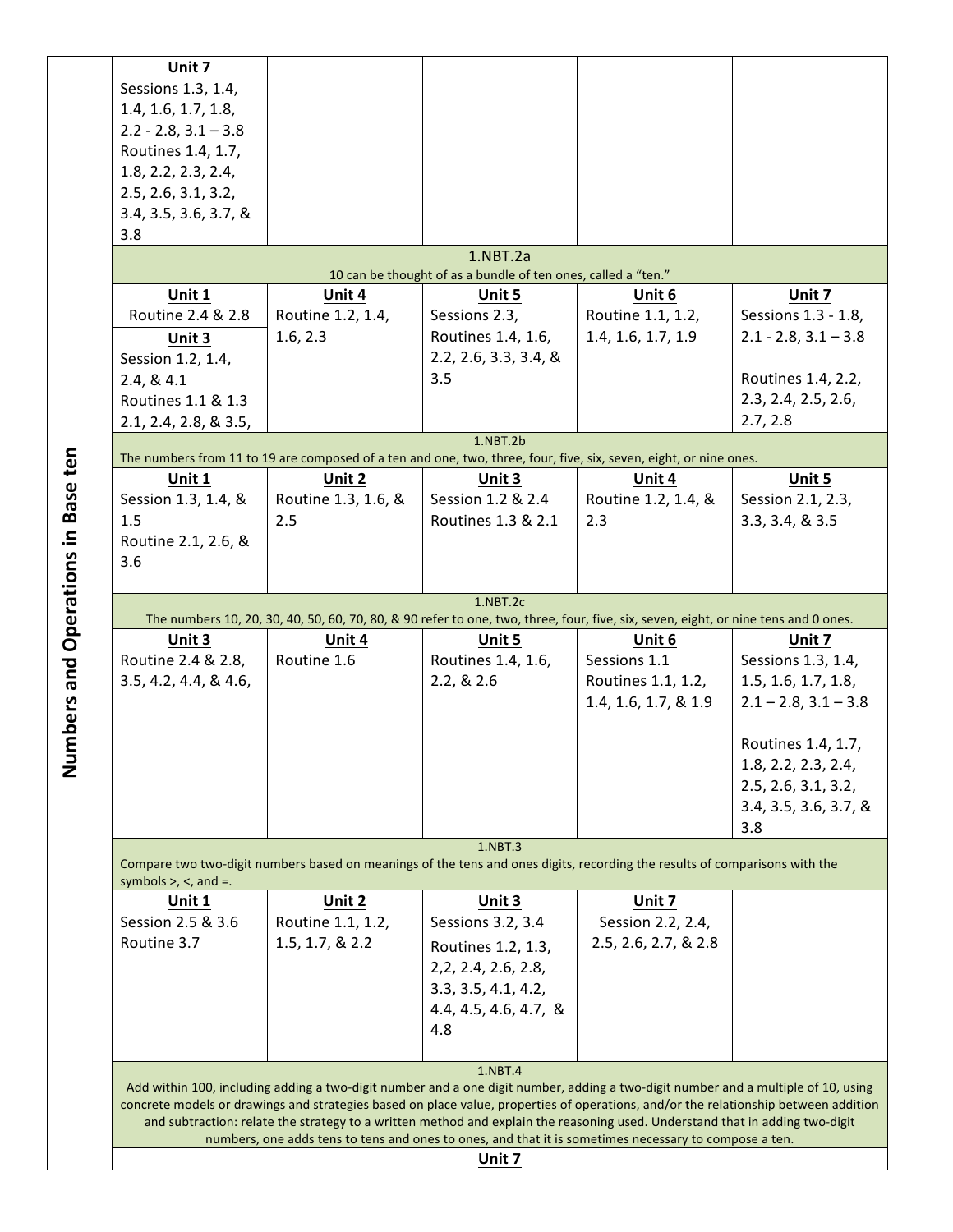| Session 1.2, 1.3, 1.4, 1.5, 1.7, 1.8, 2.3, 2.4, 2.5, 2.6, 2.7, 2.8, 3.1 - 3.8                        |                                                                                                                                                                                                                             |                                                                                                                                      |                                                                  |                     |                      |  |  |  |
|------------------------------------------------------------------------------------------------------|-----------------------------------------------------------------------------------------------------------------------------------------------------------------------------------------------------------------------------|--------------------------------------------------------------------------------------------------------------------------------------|------------------------------------------------------------------|---------------------|----------------------|--|--|--|
|                                                                                                      |                                                                                                                                                                                                                             | Routines 1.5, 1.6, 1.7, 1.8, 3.1, 3.2, 3.4, 3.5, 3.6, 3.7, & 3.8                                                                     |                                                                  |                     |                      |  |  |  |
|                                                                                                      |                                                                                                                                                                                                                             |                                                                                                                                      | 1.NBT.5                                                          |                     |                      |  |  |  |
| Given a two-digit number, mentally find 10 more or 10 less than the number, without having to count; |                                                                                                                                                                                                                             |                                                                                                                                      |                                                                  |                     |                      |  |  |  |
|                                                                                                      |                                                                                                                                                                                                                             |                                                                                                                                      | explain the reasoning used.                                      |                     |                      |  |  |  |
|                                                                                                      |                                                                                                                                                                                                                             |                                                                                                                                      | Unit 7                                                           |                     |                      |  |  |  |
|                                                                                                      |                                                                                                                                                                                                                             | Session 1.3, 1.4, 1.5, 1.6, 1.8, 2.5, 2.6, 2.7, 2.8, 3.1 - 3.8                                                                       |                                                                  |                     |                      |  |  |  |
|                                                                                                      |                                                                                                                                                                                                                             | Routines 1.5, 1.6, 1.7, 1.8, 2.5, 2.6, 2.7, 2.8, 3.1, &3.2                                                                           |                                                                  |                     |                      |  |  |  |
|                                                                                                      |                                                                                                                                                                                                                             |                                                                                                                                      | 1.NBT.6                                                          |                     |                      |  |  |  |
|                                                                                                      |                                                                                                                                                                                                                             | Subtract multiples of 10 in the range 10 - 90 from multiplies 10 - 90 (positive or 0 differences, using concrete models or drawings  |                                                                  |                     |                      |  |  |  |
|                                                                                                      |                                                                                                                                                                                                                             | and strategies based on place value, operation, and relationships; relate the strategy to a written method and explain the reasoning | used.                                                            |                     |                      |  |  |  |
|                                                                                                      |                                                                                                                                                                                                                             |                                                                                                                                      | Unit 7                                                           |                     |                      |  |  |  |
|                                                                                                      | Session 1.6, 1.7, 1.8                                                                                                                                                                                                       |                                                                                                                                      |                                                                  |                     |                      |  |  |  |
|                                                                                                      | Routines 1.5, 1.6, 1.7, 1.8                                                                                                                                                                                                 |                                                                                                                                      |                                                                  |                     |                      |  |  |  |
|                                                                                                      | <b>Measurement and Data</b>                                                                                                                                                                                                 |                                                                                                                                      |                                                                  |                     |                      |  |  |  |
|                                                                                                      |                                                                                                                                                                                                                             | A. Measure lengths indirectly and by iterating length units                                                                          |                                                                  |                     |                      |  |  |  |
|                                                                                                      |                                                                                                                                                                                                                             |                                                                                                                                      | 1.MD.1                                                           |                     |                      |  |  |  |
|                                                                                                      |                                                                                                                                                                                                                             | Order three objects by length; compare the lengths of two objects indirectly by using a third object.                                |                                                                  |                     |                      |  |  |  |
|                                                                                                      |                                                                                                                                                                                                                             | Unit 4                                                                                                                               |                                                                  |                     |                      |  |  |  |
| Measurement                                                                                          | Session 1.1, 1.2, 1.3<br>1.MD.2                                                                                                                                                                                             |                                                                                                                                      |                                                                  |                     |                      |  |  |  |
|                                                                                                      |                                                                                                                                                                                                                             | Express the length of an object as a whole number of length units, by laying multiple copies of a shorter object (the                |                                                                  |                     |                      |  |  |  |
|                                                                                                      |                                                                                                                                                                                                                             | length unit) end to end; understand that the length measurement of an object is the number of same-size length units                 |                                                                  |                     |                      |  |  |  |
|                                                                                                      |                                                                                                                                                                                                                             | that span it with no gaps or overlaps. Limit to context where the object being measured is spanned by a whole number                 |                                                                  |                     |                      |  |  |  |
|                                                                                                      |                                                                                                                                                                                                                             |                                                                                                                                      | of length units with no gaps or overlaps.                        |                     |                      |  |  |  |
|                                                                                                      |                                                                                                                                                                                                                             |                                                                                                                                      | <b>Unit 4</b>                                                    |                     |                      |  |  |  |
|                                                                                                      | Session 1.3, 1.4, 1.5, 1.6, 1.7                                                                                                                                                                                             |                                                                                                                                      |                                                                  |                     |                      |  |  |  |
|                                                                                                      |                                                                                                                                                                                                                             |                                                                                                                                      | <b>Measurement and Data:</b>                                     |                     |                      |  |  |  |
|                                                                                                      |                                                                                                                                                                                                                             |                                                                                                                                      | <b>B.</b> Tell and write time to the half hour.                  |                     |                      |  |  |  |
| 1.MD.3<br>Tell and write time in hours and half hours using analog and digital clocks.               |                                                                                                                                                                                                                             |                                                                                                                                      |                                                                  |                     |                      |  |  |  |
|                                                                                                      | Unit 1                                                                                                                                                                                                                      | Unit 3                                                                                                                               | Unit 5                                                           | Unit 7              | Unit 8               |  |  |  |
|                                                                                                      | Routine 2.3                                                                                                                                                                                                                 | Routine 1.4, 2.7, &                                                                                                                  | Routines 1.1, 1.7,                                               | Routines 2.1 & 3.3  | Routines             |  |  |  |
|                                                                                                      |                                                                                                                                                                                                                             | 4.3                                                                                                                                  | 2.4, 2.8, & 3.2                                                  |                     | 1.1, 1.3, 1.5, & 1.6 |  |  |  |
| Time                                                                                                 | Unit 2                                                                                                                                                                                                                      | Unit 4                                                                                                                               | Unit 6                                                           |                     |                      |  |  |  |
|                                                                                                      | Routine 1.4                                                                                                                                                                                                                 | Session 1.2, 2.1, &                                                                                                                  | Routines 1.8 & 2.1                                               |                     |                      |  |  |  |
|                                                                                                      |                                                                                                                                                                                                                             | 2.4                                                                                                                                  |                                                                  |                     |                      |  |  |  |
|                                                                                                      |                                                                                                                                                                                                                             | Routines 1.1, 1.3,                                                                                                                   |                                                                  |                     |                      |  |  |  |
|                                                                                                      |                                                                                                                                                                                                                             | 1.5, & 1.7                                                                                                                           |                                                                  |                     |                      |  |  |  |
|                                                                                                      |                                                                                                                                                                                                                             |                                                                                                                                      | <b>Measurement and Data:</b><br>C. Represent and interpret data. |                     |                      |  |  |  |
|                                                                                                      |                                                                                                                                                                                                                             |                                                                                                                                      | 1.MD.4                                                           |                     |                      |  |  |  |
|                                                                                                      |                                                                                                                                                                                                                             |                                                                                                                                      |                                                                  |                     |                      |  |  |  |
| Graphi                                                                                               | Organize, represent, and interpret data with up to three categories; ask and answer questions about the<br>ρg<br>Π<br>total number of data points, how many in each category, and how many more or less are in one category |                                                                                                                                      |                                                                  |                     |                      |  |  |  |
|                                                                                                      | than in another.                                                                                                                                                                                                            |                                                                                                                                      |                                                                  |                     |                      |  |  |  |
|                                                                                                      | Unit $2$                                                                                                                                                                                                                    | Unit $3$                                                                                                                             | Unit 4                                                           | Unit $6$            |                      |  |  |  |
|                                                                                                      | Session 2.1, 2.2,                                                                                                                                                                                                           | Session 4.1                                                                                                                          | Session 1.1-1.9                                                  | Session 2.1, 2.2, & |                      |  |  |  |
|                                                                                                      | 2.3, & 2.4                                                                                                                                                                                                                  |                                                                                                                                      |                                                                  | 2.3                 |                      |  |  |  |